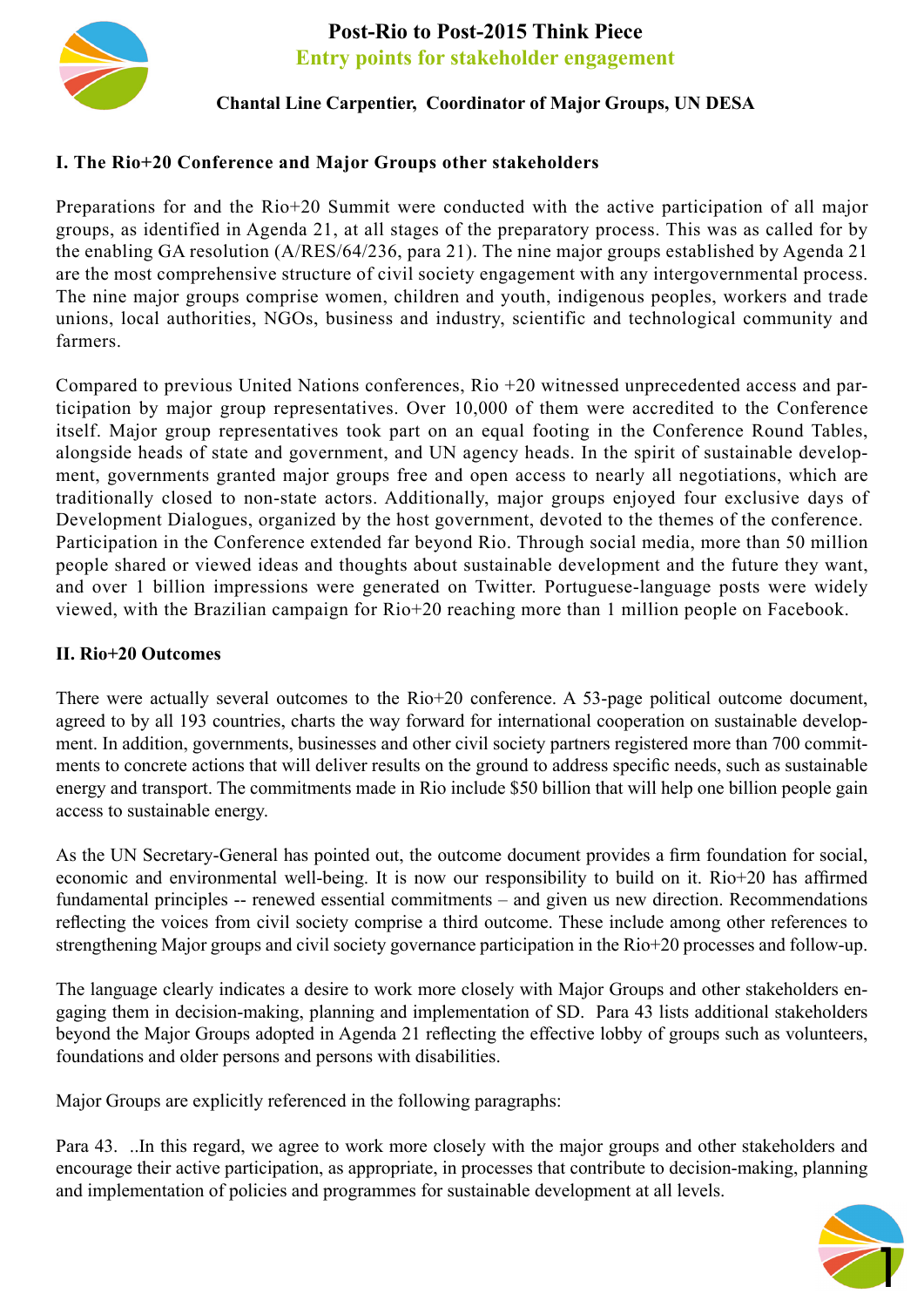Para 55. commit to work together with major groups and other stakeholders (in global partnership for sustainable development in) addressing implementation gaps.

Para 76 (h on IFSD) Enhance the participation and effective engagement of civil society and other relevant stakeholders in the relevant international forums and in this regard promote transparency and broad public participation and partnerships to implement sustainable development;

Para 84 (HLPF) …building on the strengths, experiences, resources and inclusive participation modalities of the Commission on Sustainable Development, and subsequently replacing the Commission.

Para 85 (h on HLPF) Promote transparency and implementation through further enhancing the consultative role and participation of major groups and other relevant stakeholders at the international level in order to better make use of their expertise, while retaining the intergovernmental nature of discussions;

Jan Gustav Strandenaes interprets para 84 and 85 to call for complete and inclusive participation modalities for civil society with the best practices from two decades of CSD activities as minimum standards."

## **III. Potential entry points for Major Groups and other stakeholders**

Rio+20 follow-up processes included (1) Sustainable Development Goals (SDGs), (2) high level political forum (HLPF), (3) 10YFP, (4) strengthening UNEP, (5) Technology, (6) Finance, (7) beyond GDP, (8) oceans, (9) Green Economy, (10) future generations, (11) Corporate disclosure and (12) voluntary commitments.

Immediate Rio+20 follow-up processes of interest to Major Groups and other stakeholders will be either under the Second Committee or ECOSOC rules and modalities. One omnibus resolution to be tabled on 29-30 October will enable all these follow-up processes. In addition, separate Resolutions will be tabled and negotiated on the 10 Year Framework of Program on Sustainable Consumption and Production, strengthening UNEP and perhaps one on the technology follow-up. UNEP should be contacted for the UNEP-related processes as it will lead those resolutions.

## **1) 10 YFP (second committee)**

Para 226 adopts the 10-year framework of programmes on sustainable consumption and production patterns, as contained in document A/CONF.216/5, and highlight that the programmes included in the 10-year framework are voluntary. It invited the General Assembly, at its 67th session (ongoing), to designate a Member State body to take any necessary steps to fully operationalize the framework. A resolution is expected during the current General Assembly under Second Committee.

UNEP is leading this resolution.

## **2) Strengthening UNEP (second committee)**

A resolution is expected during the current General Assembly under Second Committee. [add UNEP para here]

## **3) Technology (second committee)**

Para 273 request relevant United Nations agencies to identify options for a facilitation mechanism that promotes the development, transfer and dissemination of clean and environmentally sound technologies by, inter alia, assessing the technology needs of developing countries, options to address those needs and capacitybuilding. A Secretary General report identifying and taking into account existing models, and making recommendations regarding the facilitation mechanism will be discussed at the current 67th session of the General Assembly. A resolution on the recommendations maybe adopted at the second committee.

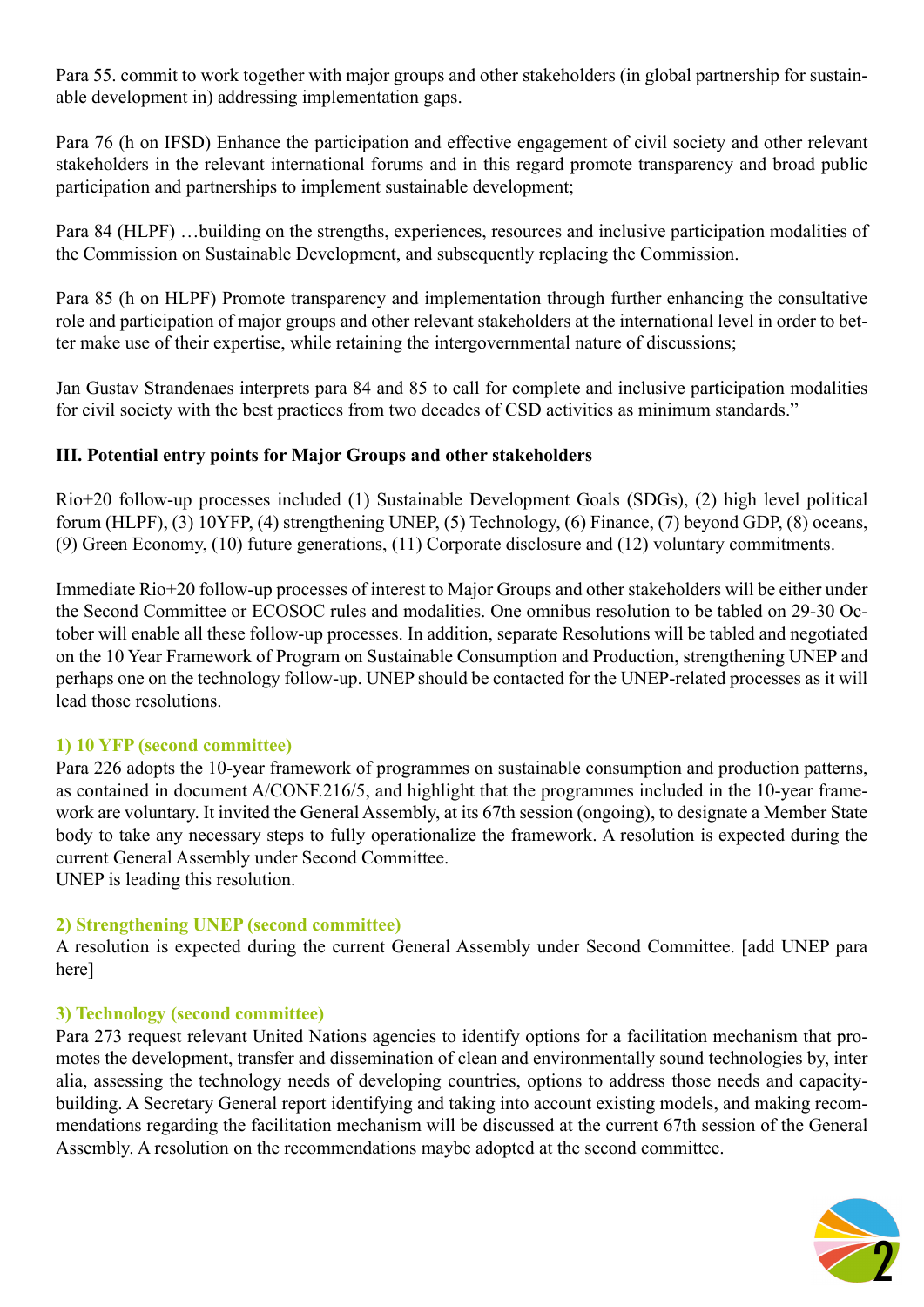#### **4) SDGs: Sustainable Development Goals (under the GA)**

Para 248. Calls for the establish an inclusive and transparent intergovernmental process on sustainable development goals that is open to all stakeholders, with a view to developing global sustainable development goals to be agreed by the General Assembly. The working group was supposed to be constituted no later than at the opening of the sixty-seventh session (Sept 2012) of the Assembly and shall comprise 30 representatives, nominated by Member States from the five United Nations regional groups, with the aim of achieving fair, equitable and balanced geographic representation. So far Member States guided by Brazil have not been able to agree on the number of members to be elected per region. At a meeting held on 11 October Member States expressed their keenness to get agreement and get started on the SDGs given that the work on the MDGs is already ongoing and the outcome document calls for following up and consulting with the UN Task Force on the Post-2015 UN Development Agenda to ensure coherence and coordination among the goals.

As soon as the working group is established it will decide on its methods of work, including developing modalities to ensure the full involvement of relevant stakeholders and expertise from civil society, the scientific community and the United Nations system in its work, in order to provide a diversity of perspectives and experience. It will submit a report, to the sixty-eighth session of the Assembly (Sept –Dec 2013), containing a proposal for sustainable development goals for consideration and appropriate action.

The Secretariat has circulated a questionnaire to Member States to produce a synthesis report. The questionnaire will then be shared with the UN system and Major Groups. A UN system inter-agency Task Team on SDGs has been created and experts meetings are expected in November, February and May. In addition, the second committee is hosting a special event of SDGs on 16 October where the committee has agreed to allow Major Groups to participate in the interactive dialogue.

Major Groups have also developed and submitted a proposal to establish a Major Groups Advisory Groups to the OWG. Outreach activities are being developed by the Major Groups organizing partners to lobby the OWG and the entire Membership for its acceptance. The Major Groups three recommendations are:

- 1. that a multi-stakeholder advisory group on sustainable development goals (MAG) be established to work with the intergovernmental Open Working Group (OWG) on developing the Sustainable Development Goals (SDGs).
- 2. that the composition of the MAG should be based on the Agenda 21 nine Major Groups with an understanding that they will also consult with and draw on input provided by other groups, as reflected in Paragraph 43 of the Rio+20 Outcome Document. The composition of the MAG should aim at North – South and gender balance and should be reviewed regularly.
- 3. that the basic functions of the MAG should enable it to:
	- Access all documents and drafts under negotiation by the OWG in a timely manner;
	- Comment on any draft reports of the OWG, and receive an official response on the comments;
	- Comment on the draft agenda of the next meeting of the OWG and suggest further agenda items;
	- Have dedicated time periods during OWG meetings when MAG representatives can dialogue with the OWG on key issues;
	- Have regular meetings with OWG representatives (e.g. the co-chairs/bureau); and
	- Have expert advisory seats on any potential sub-working/thematic groups of the OWG to advise and draw on stakeholder views and expertise on specific topics, as well as provide technical inputs to any specific requests the OWG may have.

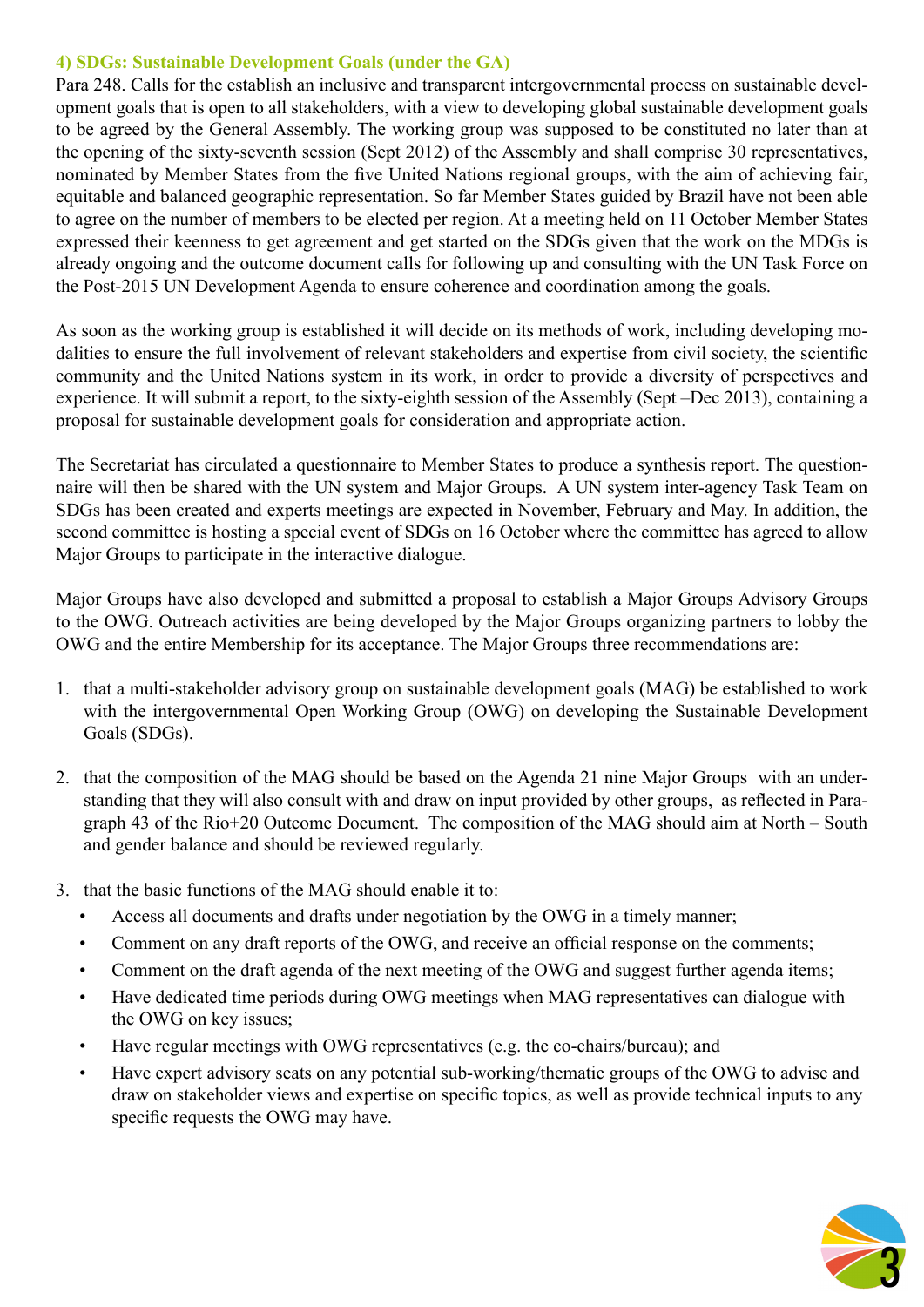## **5) High Level Political Forum (HLPF)(under the GA)**

In Para 86 Member States decided to launch an intergovernmental and open, transparent and inclusive negotiation process under the General Assembly to define the format and organizational aspects of a universal intergovernmental high-level political forum. The high-level political forum shall follow up on the implementation of sustainable development and should avoid overlap with existing structures, bodies and entities in a cost-effective manner. The hlpf, to replace the Commission on sustainable development will first convene at the beginning of the sixty-eighth session of the Assembly (Sept 2013).

It is expected that the President of the GA will nominate two countries to lead these negotiations and that several meetings will be held between now and CSD20 to be held most likely for a week, at the beginning of May. The focus of CSD20, the last of the CSD is expected to be on weaknesses and strength of the CSD so as to inform the modalities and structure of the hlpf as well as on Rio+20 follow-up processes.

In preparation for CSD20, the UN five Regional Commissions will host Regional Implementation Meetings. DESA will hold capacity building workshops for major groups on the margins of these Meetings. The first workshop will take place in Addis Ababa on 18 November. Further information regarding these meetings will be posted on our Sustainable Development Knowledge Platform at http://sustainabledevelopment.un.org shortly.

The Regional meetings are planned as follows:

## Africa

18 November: Major groups workshop

19 – 21 November: Eighth Session of the Committee on Food Security and Sustainable Development (CF-SSD-8); and the Africa Regional Implementation Meeting (Africa-RIM) in preparation for CSD-20 [more info] held at the UN Economic Commission for Africa in Addis Ababa

## West Asia

Late January: Joint Committee on Environment and Development in the Arab Region (JCEDAR); and the Arab Regional Implementation Meeting in preparation for CSD-20 held in Cairo

## Europe

31 January – 1 February: Europe Regional Implementation Meeting in preparation for CSD-20 held at the UN Economic Commission for Europe in Geneva

## Asia and the Pacific

March: Asia and the Pacific Regional Implementation Meeting in preparation for CSD-20; and Post-2015 Regional Consultation held in Indonesia

## Latin America and the Caribbean

3 – 5 April: Latin America and the Caribbean Regional Implementation Meeting in preparation for CSD-20 held at the UN Economic Commission for Latin America and the Caribbean in Santiago

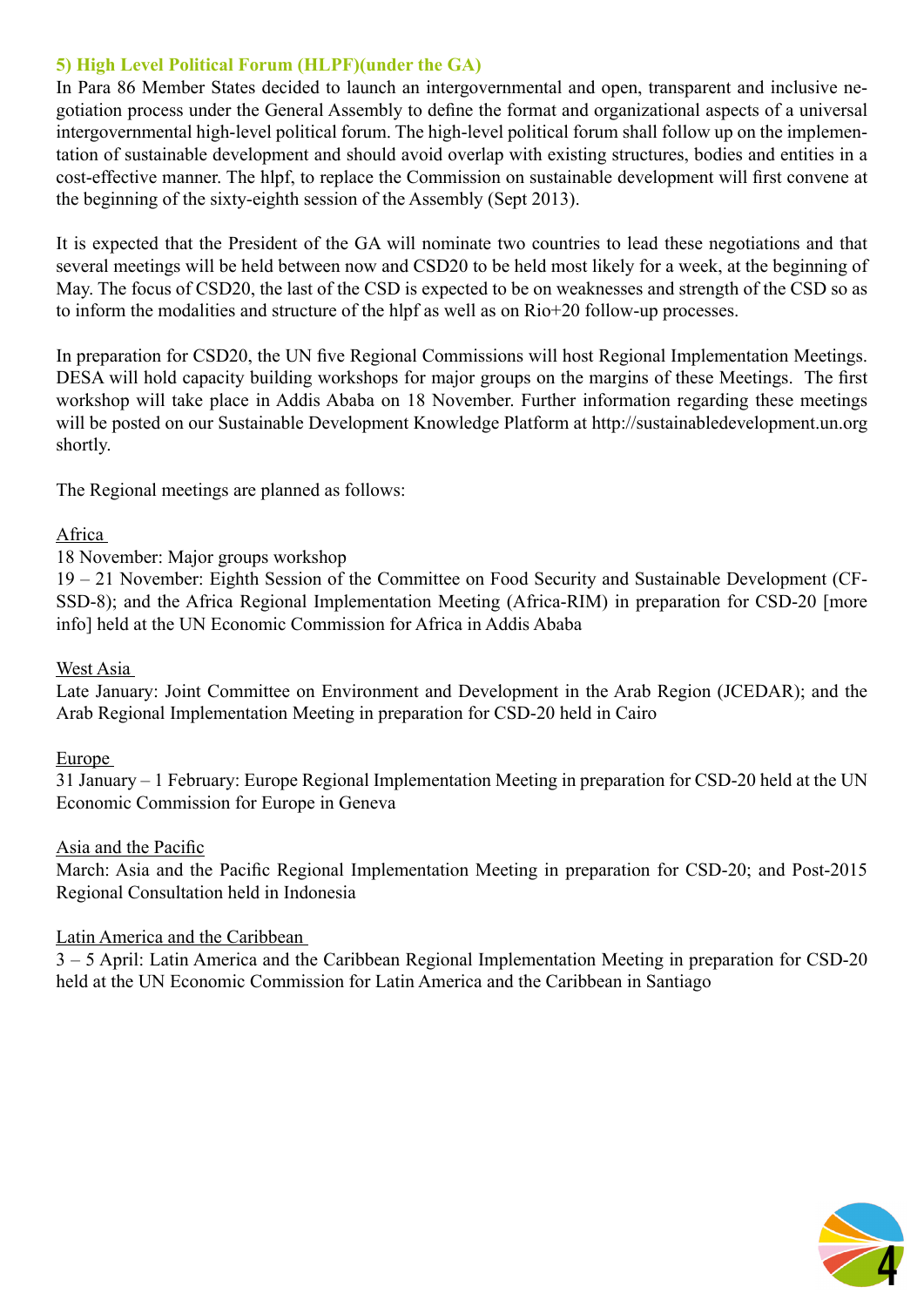#### **6) Finance**

Para 255 calls for establishing an intergovernmental process under the auspices of the General Assembly, with technical support from the United Nations system and in open and broad consultation with relevant international and regional financial institutions and other relevant stakeholders.

- assess financing needs, consider the effectiveness, consistency and synergies of existing instruments and frameworks, and evaluate additional initiatives,

- preparing a report proposing options on an effective sustainable development financing strategy to facilitate the mobilization of resources and their effective use in achieving sustainable development objectives.

Para 256. An intergovernmental committee, comprising 30 experts nominated by regional groups, with equitable geographical representation, will implement this process, concluding its work by 2014.

Para 257. We request the General Assembly to consider the report of the intergovernmental committee and take appropriate action.

The head of UN System will take this up before the end of the year. It is expected that the 30 experts will be chosen after the OWG has been nominated.

## **7) Beyond GDP (no resolution foreseen so far – friends para approach)**

Para 38. We recognize the need for broader measures of progress to complement gross domestic product in order to better inform policy decisions, and in this regard we request the United Nations Statistical Commission, in consultation with relevant United Nations system entities and other relevant organizations, to launch a programme of work in this area building on existing initiatives.

#### **8) Oceans (no resolution foreseen so far)**

Para 162. Building on the work of the ad hoc working group and before the end of the sixty-ninth (2014) session of the General Assembly we commit to address, on an urgent basis, the issue of the conservation and sustainable use of marine biological diversity of areas beyond national jurisdiction, including by taking a decision on the development of an international instrument under the United Nations Convention on the Law of the Sea.

## **9) Green Economies (no resolution foreseen so far)**

Member states acknowledged that many countries are adopting green economy policies and that countries can benefit from sharing knowledge and their experiences, noting that the United Nations should facilitate technical and financial support to those countries wanting to pursue such policies.

#### **10) Ombudsperson for future generations (no resolution foreseen so far)**

Para 86. We will also consider the need for promoting intergenerational solidarity for the achievement of sustainable development, taking into account the needs of future generations, including by inviting the Secretary-General to present a report on this issue. (no date decided for the report. A coalition of NGOs led by the NGO cluster on ombudsperson for future generation sent a request to the SG signed by several NGOs).

#### **11) Voluntary Commitments (no resolution foreseen so far – friends para approach of)**

Para 283 welcomed the commitments voluntarily entered into at the United Nations Conference on Sustainable Development and throughout 2012 by all stakeholders and their networks to implement concrete policies, plans, programmes, projects and actions to promote sustainable development and poverty eradication. We invite the Secretary-General to compile these commitments and facilitate access to other registries that have compiled commitments, in an Internet-based registry. The registry should make information about the commitments fully transparent and accessible to the public, and it should be periodically updated.